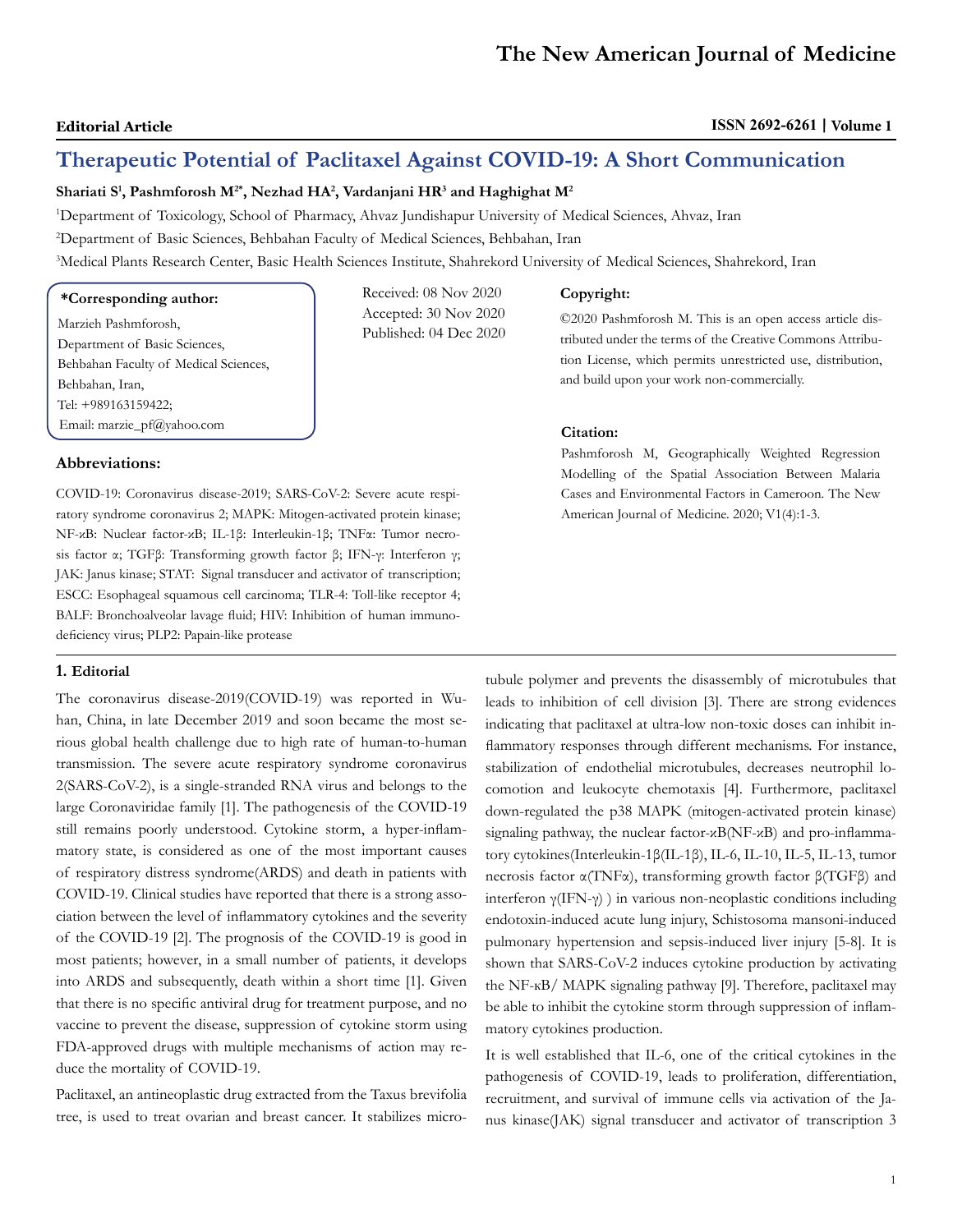(STAT) pathway [10]. Additionally, the increased expression of the activated form of STAT3 in the lung, up-regulates the pro-inflammatory cytokines and chemokines [11]. It is reported that paclitaxel could decrease the STAT3 and phospho STAT3(Ser727) level in human esophageal squamous cell carcinoma(ESCC) [12]. Therefore, blocking the JAK-STAT pathway by paclitexel is suggested as a therapeutic target for inhibition of the cytokine storm induced by SARS-CoV-2.

It is reported that the interaction between SARS-CoV-2 spike protein and toll-like receptor 4(TLR-4) induces pro-inflammatory cytokines expression, and regulates IL-6 secretion through activation of transcription factors like NF kB, AP-1, and MAPK pathway [13]. Inhibition of the TLR4-NF-κB pathway with paclitaxel has been indicated in lipopolysaccharide-induced kidney injury [8]. Moreover, a recent publication has shown that paclitaxel improved survival rates and decreased the levels of cytokines in bronchoalveolar lavage fluid(BALF) by inhibition of TLR4-NF-κB pathway through MUC1 in mice and human lung type II epithelial cell [14]. MUC1, a large transmembrane glycoprotein expressed in epithelial cells, has an important anti-inflammatory activity against pathogen-induced inflammation such as influenza A virus by suppression of TLR signaling, and production of the anti-inflammatory cytokines such as IL-10 [15]. It is possible that paclitaxel by inhibition of TLR4, decreases the levels of inflammatory cytokines in sever COVID-19 patients.

Moreover, the antiviral activity of paclitaxel, such as inhibition of human immunodeficiency virus(HIV)-1 protease, has been reported in some studies [16, 17]. In recent years, the induction of autophagy has been noticed as a new therapeutic target for viral diseases. Although little is known about the role of autophagy in the prevention and treatment of COVID-19. It is documented that the SARS-CoV-2 virus inhibits the autophagy system for increasing self-replication and escape from elimination, which makes an efficient viral dose density for viral pathogenicity [18, 19]. This virus hijacks autophagy through several mechanisms, including, overproduction of the membrane-associated papain-like protease(PLP2) that interacts with beclin-1(an autophagy-inducing peptide) and inhibits fusion of the autophagosome with the lysosome to increase the virus load in host cells[18]. It is shown that paclitaxel exerts an inductive effect of autophagy via various mechanisms such as the increased expression of beclin-1(an autophagy-inducing peptide) and LC3 (a marker of autophoagosome formation) [20]. Also, a previous study demonstrated that beclin-1 prevented the replication and reduced the titers of several positive-stranded RNA viruses including HIV-1, and improves clinical outcomes [21]. Therefore, paclitaxel may have an antiviral effect against SARS-COV-2 through autophagy-inducing activity.

According to these evidences, the authors suggest that paclitaxel may have therapeutic potential in COVID-19 through anti-inflammatory and possible antiviral activity; however, clinical trials are yet needed.

# **References**

- 1. [Li H, Liu L, Zhang D, Xu J, Dai H, Tang N, et al. SARS-CoV-2 and vi](https://pubmed.ncbi.nlm.nih.gov/32311318/)[ral sepsis: observations and hypotheses. The Lancet. 2020; 395\(10235\):](https://pubmed.ncbi.nlm.nih.gov/32311318/) [1517-20.](https://pubmed.ncbi.nlm.nih.gov/32311318/)
- 2. [Nile SH, Nile A, Qiu J, Li L, Jia X, Kai G. COVID-19: Pathogenesis,](https://pubmed.ncbi.nlm.nih.gov/32418715/) [cytokine storm and therapeutic potential of interferons. Cytokine &](https://pubmed.ncbi.nlm.nih.gov/32418715/) [Growth Factor Reviews. 2020; 53:66-70.](https://pubmed.ncbi.nlm.nih.gov/32418715/)
- 3. [Kavallaris M. Microtubules and resistance to tubulin-binding agents.](https://pubmed.ncbi.nlm.nih.gov/20147901/) [Nature Reviews Cancer. 2010; 10\(3\): 194-204.](https://pubmed.ncbi.nlm.nih.gov/20147901/)
- 4. [Roberts R, Nath J, Friedman M, Gallin J. Effects of taxol on human](https://pubmed.ncbi.nlm.nih.gov/6126502/)  [neutrophils. The Journal of Immunology. 1982; 129\(5\): 2134-41.](https://pubmed.ncbi.nlm.nih.gov/6126502/)
- 5. [Kassa B, Mickael C, Kumar R, et al. Paclitaxel blocks Th2-mediated](https://journals.sagepub.com/doi/10.1177/2045894018820813) [TGF-β activation in Schistosoma mansoni-induced pulmonary hyper](https://journals.sagepub.com/doi/10.1177/2045894018820813)[tension. Pulmonary circulation.2018; 9\(1\): 2045894018820813.](https://journals.sagepub.com/doi/10.1177/2045894018820813)
- 6. [Sevko A, Michels T, Vrohlings M, Umansky L, Beckhove P, Kato M,](https://pubmed.ncbi.nlm.nih.gov/23359505/)  [et al. Antitumor effect of paclitaxel is mediated by inhibition of my](https://pubmed.ncbi.nlm.nih.gov/23359505/)[eloid-derived suppressor cells and chronic inflammation in the spon](https://pubmed.ncbi.nlm.nih.gov/23359505/)[taneous melanoma model. The Journal of Immunology. 2013; 190\(5\):](https://pubmed.ncbi.nlm.nih.gov/23359505/) [2464-71.](https://pubmed.ncbi.nlm.nih.gov/23359505/)
- 7. [Mirzapoiazova T, Kolosova IA, Moreno L, Sammani S, Garcia JG,](https://pubmed.ncbi.nlm.nih.gov/17537765/) [Verin AD. Suppression of endotoxin-induced inflammation by taxol.](https://pubmed.ncbi.nlm.nih.gov/17537765/) [European Respiratory Journal. 2007; 30\(3\): 429-35.](https://pubmed.ncbi.nlm.nih.gov/17537765/)
- 8. Zhang D, Li Y, Liu Y, Xiang X, Dong Z. Paclitaxel ameliorates lipopolysaccharide-induced kidney injury by binding myeloid differentiation protein-2 to block toll-like receptor 4–mediated nuclear factor-κB activation and cytokine production. Journal of Pharmacology and Experimental Therapeutics. 2013;345(1):69-75.
- 9. [Ma Q, Pan W, Li R, Liu B, Li C, Xie Y, et al. Liu Shen capsule shows an](https://www.ncbi.nlm.nih.gov/pmc/articles/PMC7192119/)[tiviral and anti-inflammatory abilities against novel coronavirus SARS-](https://www.ncbi.nlm.nih.gov/pmc/articles/PMC7192119/)[CoV-2 via suppression of NF-κB signaling pathway. Pharmacological](https://www.ncbi.nlm.nih.gov/pmc/articles/PMC7192119/) [Research. 2020: 104850.](https://www.ncbi.nlm.nih.gov/pmc/articles/PMC7192119/)
- 10. [Arnaldez FI, O'Day SJ, Drake CG, Fox BA, Fu B, Urba WJ, et al. The](https://pubmed.ncbi.nlm.nih.gov/32385146/) [Society for Immunotherapy of Cancer perspective on regulation of](https://pubmed.ncbi.nlm.nih.gov/32385146/) [interleukin-6 signaling in COVID-19-related systemic inflammatory](https://pubmed.ncbi.nlm.nih.gov/32385146/) [response. Journal for immunotherapy of cancer. 2020; 8\(1\): e000930.](https://pubmed.ncbi.nlm.nih.gov/32385146/)
- 11. [Li Y, Du H, Qin Y, Roberts J, Cummings OW, Yan C. Activation of](https://pubmed.ncbi.nlm.nih.gov/17875688/)  [the signal transducers and activators of the transcription 3 pathway in](https://pubmed.ncbi.nlm.nih.gov/17875688/) [alveolar epithelial cells induces inflammation and adenocarcinomas in](https://pubmed.ncbi.nlm.nih.gov/17875688/) [mouse lung. Cancer research. 2007; 67\(18\): 8494-503.](https://pubmed.ncbi.nlm.nih.gov/17875688/)
- 12. [Zhang X, Wu X, Zhang F, Mo S, Lu Y, Wei W, et al. Paclitaxel induces](https://www.spandidos-publications.com/10.3892/or.2017.5503) [apoptosis of esophageal squamous cell carcinoma cells by downreg](https://www.spandidos-publications.com/10.3892/or.2017.5503)[ulating STAT3 phosphorylation at Ser727. Oncology reports. 2017;](https://www.spandidos-publications.com/10.3892/or.2017.5503) [37\(4\): 2237-44.](https://www.spandidos-publications.com/10.3892/or.2017.5503)
- 13. [Astuti I. Severe Acute Respiratory Syndrome Coronavirus 2 \(SARS-](https://pubmed.ncbi.nlm.nih.gov/32335367/)[CoV-2\): An overview of viral structure and host response. Diabetes &](https://pubmed.ncbi.nlm.nih.gov/32335367/) [Metabolic Syndrome: Clinical Research & Reviews. 2020;14\(4\):407-12.](https://pubmed.ncbi.nlm.nih.gov/32335367/)
- 14. [Wang Y-M, Ji R, Chen W-W, Huang SW, Zheng YJ, Yang ZT, et al. Pa](https://pubmed.ncbi.nlm.nih.gov/31576113/)[clitaxel alleviated sepsis-induced acute lung injury by activating MUC1](https://pubmed.ncbi.nlm.nih.gov/31576113/)  [and suppressing TLR-4/NF-κB pathway. Drug Design, Development](https://pubmed.ncbi.nlm.nih.gov/31576113/) [and Therapy. 2019; 13:3391.](https://pubmed.ncbi.nlm.nih.gov/31576113/)
- 15. [McAuley J, Corcilius L, Tan H, Payne R, McGuckin M, Brown L. The](https://pubmed.ncbi.nlm.nih.gov/28327617/)  [cell surface mucin MUC1 limits the severity of influenza A virus infec](https://pubmed.ncbi.nlm.nih.gov/28327617/)[tion. Mucosal immunology. 2017;10\(6\): 1581-93.](https://pubmed.ncbi.nlm.nih.gov/28327617/)